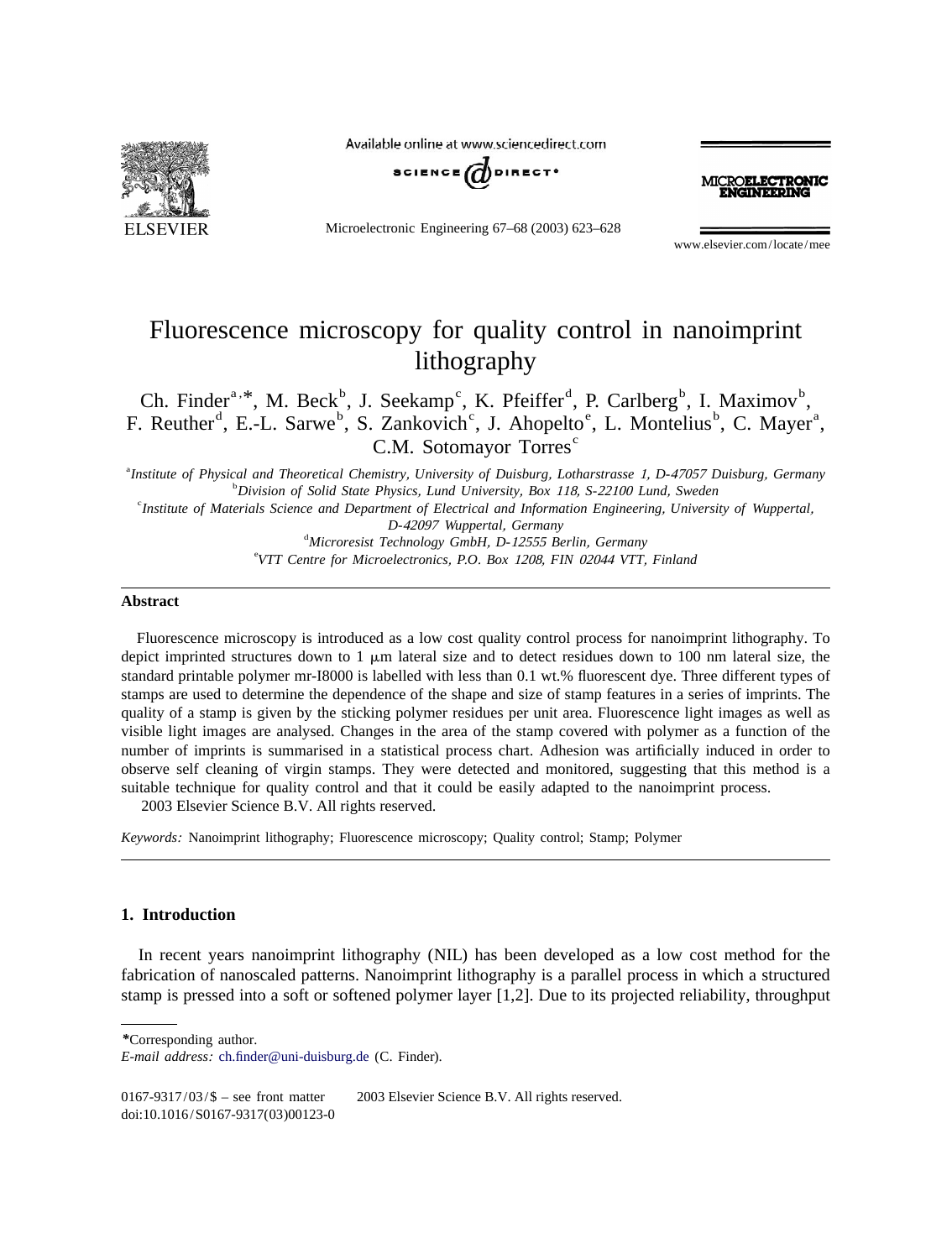and low cost nanoimprint lithography is seen an alternative to conventional nanometer scale patterning technologies like, e.g. electron beam lithography. Prints on  $6<sup>n</sup>$  wafers [3] and master for nanostructures down to 10 nm [4] have been demonstrated.

To become a real alternative on industrial scale it is necessary to combine the process of NIL with a reliable and fast quality control routine to guarantee both the quality of the stamp and the quality of the imprint. Generally, scanning electron microscopy (SEM) and atomic force microscopy are used to evaluate the quality of prints or the status of the stamp. In this investigation, fluorescence microscopy has been the method of choice for nanoscale quality control because it opens ways to circumvent the resolution limit to access quality information. The status of a stamp depends on the amount of fluorescent polymer residues on its surface. These residues can be detected using a CCD-technology coupled to the fluorescence microscope.

#### **2. Experimental**

#### 2 .1. *Materials*

To evaluate the stamp and print quality by fluorescence microscopy a fluorescent dye is essential. Generally, standard materials for NIL do not show fluorescence in the visible spectral range [5]. Therefore a standard NIL polymer mr-I 8000 was labelled with a derivative of the commercially available fluorescent dye perylene-3,4,9,10-tetracarboxylic acid dianhydride [6]. Due to a radical polymerisation the dye could be covalently bound to the polymer matrix. This guarantees a uniform distribution of the dye during the preparation of the layers by spin coating. Experiments have shown that the small amount of dye (0.1 wt.%) does not influence the imprint behaviour of the polymer.

In this investigation three different kinds of stamps are used:

- 1. A  $1''$  Si/SiO<sub>2</sub> nanostamp fabricated with electron beam lithography (EBL), chromium lift-off and reactive ion etching (RIE). This stamp has nine fields in a  $3 \times 3$  array with lateral feature sizes varying between 30 nm and 2  $\mu$ m.
- 2. A silicon stamp manufactured by UV-lithography and RIE patterned with features from 50  $\mu$ m down to 400 nm in lateral size on an area of  $20 \times 20$  mm<sup>2</sup>.
- 3. A stamp with the same layout as the first one but the  $3 \times 3$  array is patterned in a new polymer ( $mr-L$  6000XP) on a 1" wafer. Mr-L 6000XP is an UV lithography and e-beam resist with thermoset properties [7]. All stamps are coated with the  $F_{13}$ -TCS method to avoid adhesion of the polymer on the stamp surface [8].

#### 2 .2. *Fluorescence microscopy*

A conventional microscope (Leitz, Orthoplan) is equipped with a supplementary UV light source using a high-pressure mercury lamp (Osram, HBO 103W/2) and a filter system (Leica, I2/3). The excitation filter of this system is a band pass filter in the range of 450–490 nm. The fluorescence light is separated from the excitation light by a dichroic mirror at 510 nm. Additionally, the system is equipped with a long pass filter transmitting wavelengths above 515 nm. For an automated process